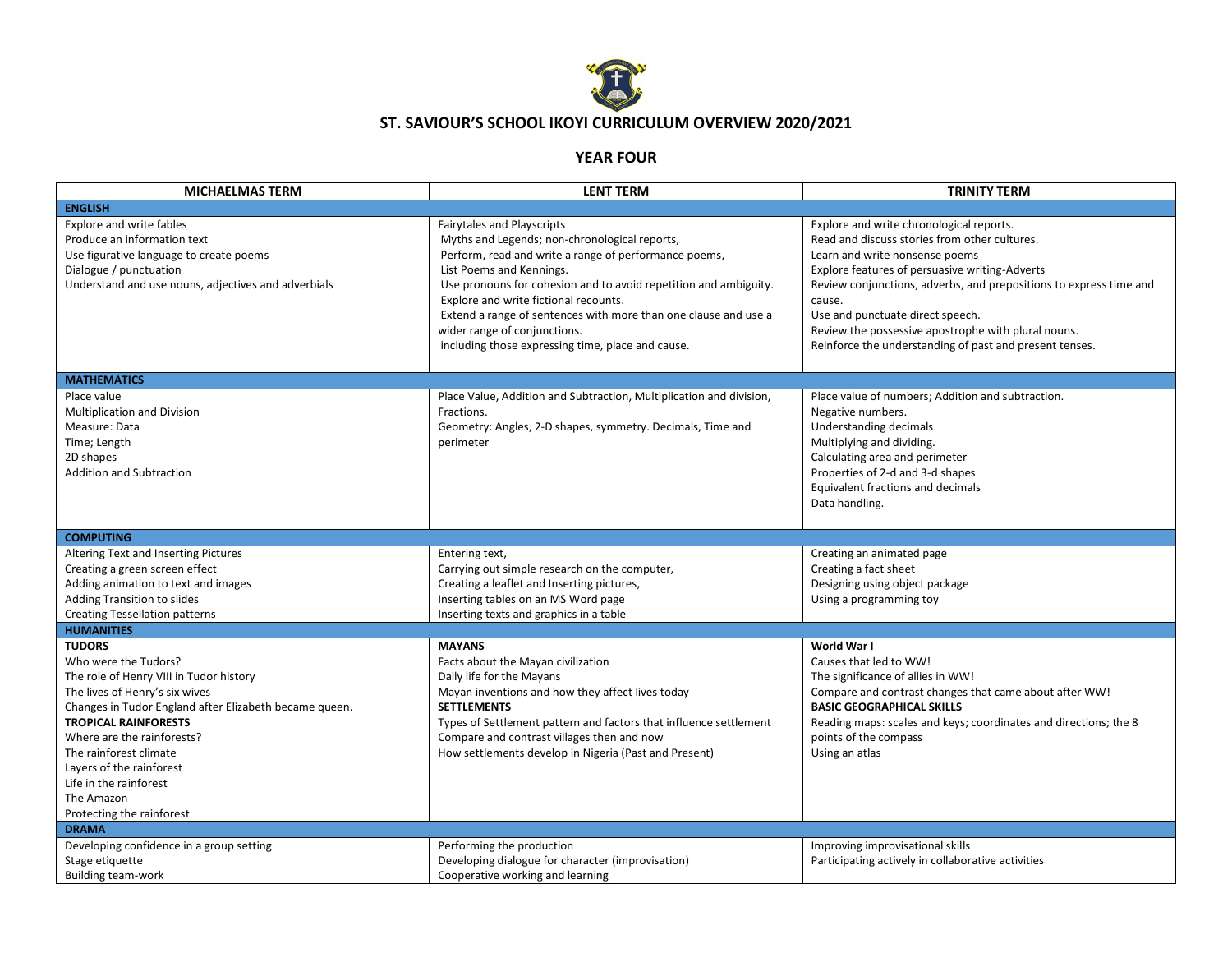

| Developing simple plays                                            |                                                                        | Gaining and maintaining confidence in speaking                   |
|--------------------------------------------------------------------|------------------------------------------------------------------------|------------------------------------------------------------------|
| Modulation and characterisation                                    |                                                                        | Improving voice. Developing stories through imagination          |
|                                                                    |                                                                        |                                                                  |
|                                                                    |                                                                        |                                                                  |
|                                                                    |                                                                        |                                                                  |
|                                                                    |                                                                        |                                                                  |
| <b>MUSIC</b>                                                       |                                                                        |                                                                  |
|                                                                    |                                                                        | <b>Musical instruments</b>                                       |
| <b>Music letters</b>                                               | Use voice expressively and creatively                                  |                                                                  |
| Lines and spaces                                                   | Listening with attention to detail recall sounds with increasing aural | List of musical instruments                                      |
| Staff / Stave                                                      | memory                                                                 | Families of strings, woodwind, brass, percussion,                |
| Note values / Rests / dotted notes                                 | Rhythm                                                                 | Orchestra,                                                       |
| Grouping of notes                                                  | Production songs                                                       | Facts about orchestra                                            |
| Time signatures                                                    |                                                                        |                                                                  |
|                                                                    |                                                                        |                                                                  |
|                                                                    |                                                                        |                                                                  |
| <b>FRENCH</b>                                                      |                                                                        |                                                                  |
| "I'm speaking in French"                                           | "I am speaking in French"                                              | "I am speaking in French"                                        |
| . Revision: to say hello and goodbye, to introduce yourself (name, | • To know the different places in the city                             |                                                                  |
| age, languages spoken, nationality, class, likes and dislikes), to | • To say and ask where I am going                                      | • To say where and how to go somewhere                           |
| describe the family and pets, to talk about the food/ subjects/    | • To give instructions in order to get somewhere                       |                                                                  |
|                                                                    |                                                                        |                                                                  |
| colours/ sports and playground activities, class items             | . To tell somebody my address and ask for theirs                       | • The conjugation of the verb to go                              |
| • To ask and say the date, the day, the season                     |                                                                        |                                                                  |
| • To ask and say the time                                          |                                                                        |                                                                  |
| • To talk about daily activities                                   |                                                                        | • The say which part of the body is hurting and why              |
| • The conjugation of "er" verbs                                    |                                                                        |                                                                  |
|                                                                    |                                                                        | . To be able to speak about the clothes I am wearing             |
|                                                                    |                                                                        |                                                                  |
|                                                                    |                                                                        |                                                                  |
|                                                                    |                                                                        |                                                                  |
|                                                                    |                                                                        |                                                                  |
| <b>PSCHE</b>                                                       |                                                                        |                                                                  |
| Friendship                                                         | <b>Money matters:</b>                                                  | People Around Us.                                                |
| Devising a class charter                                           | Understanding finance and money. Shopping and budgeting.               | Similarities and differences; How we are all connected.          |
| Understanding rules and laws                                       | Risk and debts, Goal-Setting and motivation.                           | Living and Working Cooperatively; Recognising and challenging    |
| Saving energy 1 and 2                                              | <b>Who Likes Chocolates?</b>                                           | prejudice.                                                       |
| Climate change 1 and 2 Say No!                                     | Fair trade, consumer power, Globalisation, Inequalities                | Growing and changing.                                            |
| Drugs: risk taking                                                 |                                                                        | Body changes and reproduction; Wishes, hopes and dreams.         |
|                                                                    | Hunger and poverty                                                     |                                                                  |
| Drugs: legal and illegal drugs                                     | Media and Stereotyping                                                 | Positive change and unwelcome change.                            |
| Drugs: effects and risks of smoking                                |                                                                        |                                                                  |
| <b>LIBRARY</b>                                                     |                                                                        |                                                                  |
| Orientation                                                        | <b>BOOKS OF BIOGRAPHY</b>                                              | Reference material                                               |
| Library citizenship                                                | Nonfiction books,                                                      | The encyclopedia                                                 |
| Parts of a book                                                    | Fiction books (introduction to classics),                              | Important facts about general encyclopedia                       |
| Use electronic catalogue                                           | Graphic organisers (Kidspiration, inspiration)                         | Rules for using the encyclopedia                                 |
| Basic print and electronic catalogue resources                     | Selection and organisation of relevant information                     | How to use the encyclopedia                                      |
|                                                                    |                                                                        |                                                                  |
| Basic electronic search techniques                                 | Dewey Decimal System                                                   | Practical use of the encyclopedia (2)                            |
| Bibliographic skills                                               | Works consulted format                                                 | Familiarity with books in the library                            |
| Familiarising children with newly acquired books in the library (  | Note taking in support of regular classroom Instruction                | Plagiarism                                                       |
| reading)                                                           | Familiarity with new books in the library.                             | Oral and written presentation of research (classroom or library) |
|                                                                    |                                                                        |                                                                  |
|                                                                    |                                                                        |                                                                  |
|                                                                    |                                                                        |                                                                  |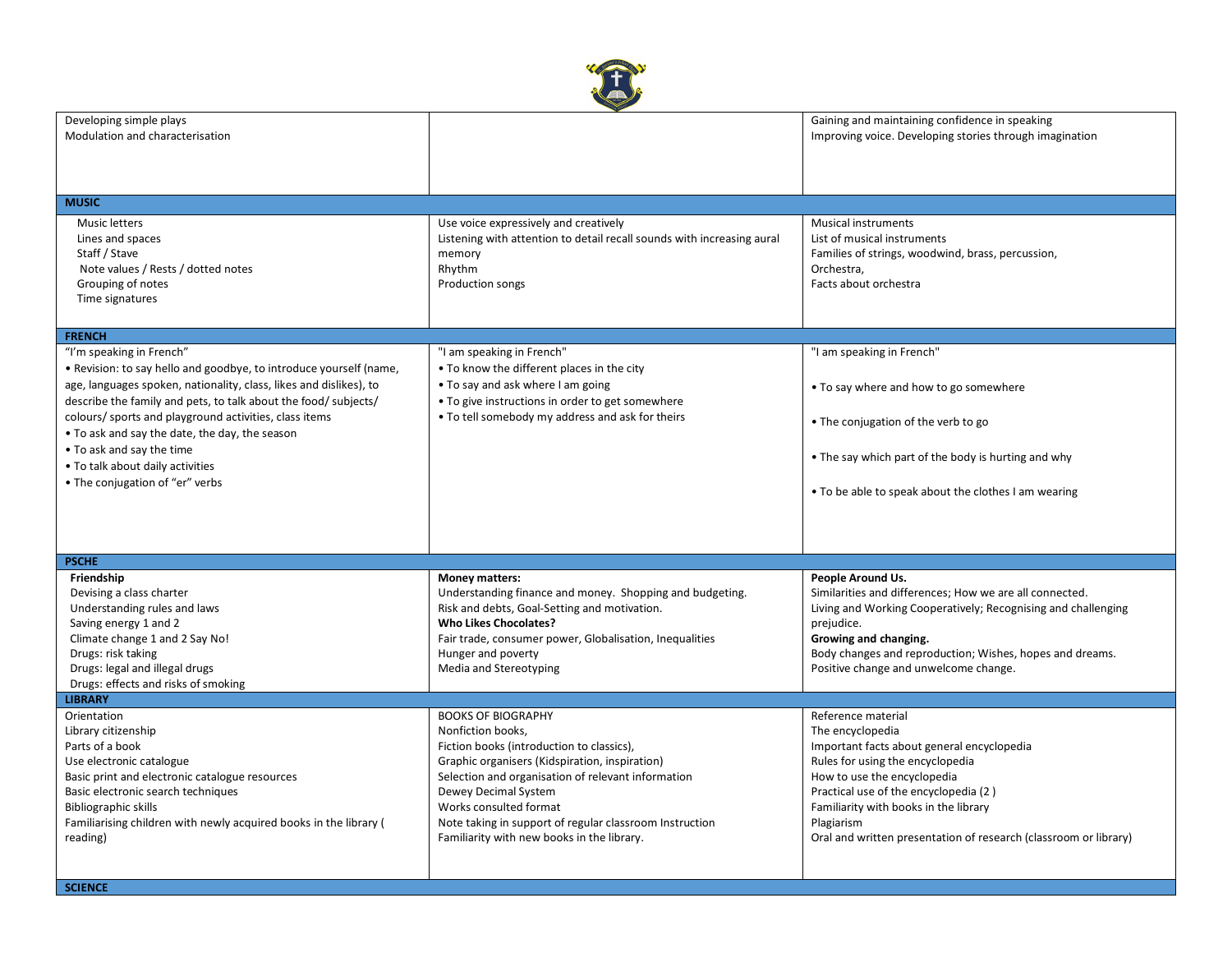

| Sorting living things                                            | <b>Teeth and eating</b>                                                | Electricity                                                           |
|------------------------------------------------------------------|------------------------------------------------------------------------|-----------------------------------------------------------------------|
| Classification of living things                                  | Types of teeth                                                         | Electricity and electricity circuits                                  |
| Vertebrates and invertebrates                                    | Food groups                                                            | Sources of electricity                                                |
| Classification using keys                                        | Digestive systems                                                      | Conductors of electricity                                             |
| <b>Looking at States</b>                                         | Food chain                                                             | <b>Bubbles (Extra)</b>                                                |
| What is matter (states of matter-solids, liquids and gases).     | Sounds                                                                 | Revision                                                              |
| Properties of matter                                             | Making sounds                                                          |                                                                       |
| Insulators and conductors (passage of heat)                      | How sounds reach our ears                                              |                                                                       |
| Water cycle                                                      | Different sounds                                                       |                                                                       |
|                                                                  |                                                                        |                                                                       |
|                                                                  |                                                                        |                                                                       |
| PE.                                                              |                                                                        |                                                                       |
| <b>GYMNASTIC ACTIVITIES</b>                                      | <b>ATHLETIC ACTIVITIES</b>                                             | <b>NET/WALL GAMES</b>                                                 |
| Body shapes                                                      | <b>Running styles</b>                                                  | Throwing and catching                                                 |
| Balancing                                                        | Throwing accurately                                                    | Racket skills                                                         |
| Methods of traveling                                             | Distance throw                                                         | King of the court                                                     |
| Sequence on apparatus                                            | Jumping skills                                                         | Playing tennis game                                                   |
| Developing sequence further                                      | Relay                                                                  | <b>INVASION GAMES</b>                                                 |
| STRIKING AND FIELDING GAMES                                      |                                                                        | Can you dribble it?                                                   |
| Catching skills                                                  | <b>STRIKING AND FIELDING GAMES</b>                                     | Passing and receiving                                                 |
| Throwing accurately                                              | Catching skills                                                        | Creating space                                                        |
| Fielding skills                                                  |                                                                        | Attacking skills                                                      |
| <b>Batting skills</b>                                            | Throwing accurately                                                    | Playing football game                                                 |
| Playing games                                                    | Fielding skills                                                        |                                                                       |
|                                                                  | <b>Batting</b>                                                         |                                                                       |
|                                                                  | Playing game                                                           |                                                                       |
|                                                                  |                                                                        |                                                                       |
| <b>ART</b>                                                       |                                                                        |                                                                       |
| Researching about ancient portraits with mixed media. Developing | Investigating and exploring Mexican Art                                | Use sketch books to record ideas and observations and use them to     |
| observation and recording skills. Experimenting with different   | Printmaking, Patterns and symmetry. Yarn painting. Exploring and       | Review and revisit ideas. Improve mastery of art and design           |
| techniques and tools with confidence and purpose.                | making observations of the Mayans. Weaving.                            | techniques, including drawing.                                        |
| Researching Tudors. Making Tudor houses.                         |                                                                        | Lines, Shapes, colours, forms, Pattern, Values and tints              |
| Pattern and texture.                                             | Landscape Painting. Paul Klee Inspired Towns (painting, collage). Paul | How to appreciate and interpret the work of others                    |
| Drawing humans in different poses. Exploring the dynamics of     | Klee Villages. Vanishing point. Creating landscapes in one point       | Learning about colours. Colours and Values. About different materials |
| different activities; sports, dance, drama.                      | perspective. Exploring day and night paintings.                        | and techniques to represent volcano. Investigating and making 3D      |
| Researching people in action inspired by Futurism.               |                                                                        | forms. Paper Trees Thanksgiving. Marbled Paper.                       |
| Colour work                                                      |                                                                        |                                                                       |
| <b>RE</b>                                                        |                                                                        |                                                                       |
| WHAT DOES IT MEAN TO BELONG TO A RELIGION JUDAISM?               | WHO SHOULD INSPIRE US?                                                 | WHAT DOES IT MEAN TO BELONG TO A RELIGION HINDUISM?                   |
| Some basic facts about Judaism.                                  | Special people in my life, Special people in the community             | Hindu artefacts                                                       |
| Jewish artefacts                                                 | What makes a good leader?                                              | Hindu symbols                                                         |
| Jewish beliefs                                                   | Guru Nanak, Desmond Tutu, Mahatma Gandhi, Mother Teresa, Mary          | The concept of one God                                                |
| Jewish practices                                                 | Jones                                                                  | The story of Ganesh                                                   |
| Festivals                                                        |                                                                        |                                                                       |
| Christmas                                                        | The Easter story                                                       | Hindu worship                                                         |
|                                                                  |                                                                        | Hindu festivals                                                       |
| <b>SWIMMING</b>                                                  |                                                                        | The significance of Raksha Bandha                                     |
| DIVING AND SURVIVAL SKILLS                                       | <b>LEG ACTION</b>                                                      |                                                                       |
| <b>Tread water</b>                                               |                                                                        | Leg action:                                                           |
|                                                                  | • Using float arm extended                                             | Using kick float, arm extended.                                       |
| Sitting diving                                                   | <b>ARM ACTION</b>                                                      | Arm extended, thumbs locked, arm by side.                             |
| <b>LEG ACTION</b><br>Arms extended above head, face in the water | • Using pull buoy in between laps                                      | Arm action:<br>Push and glide, add arm action.                        |